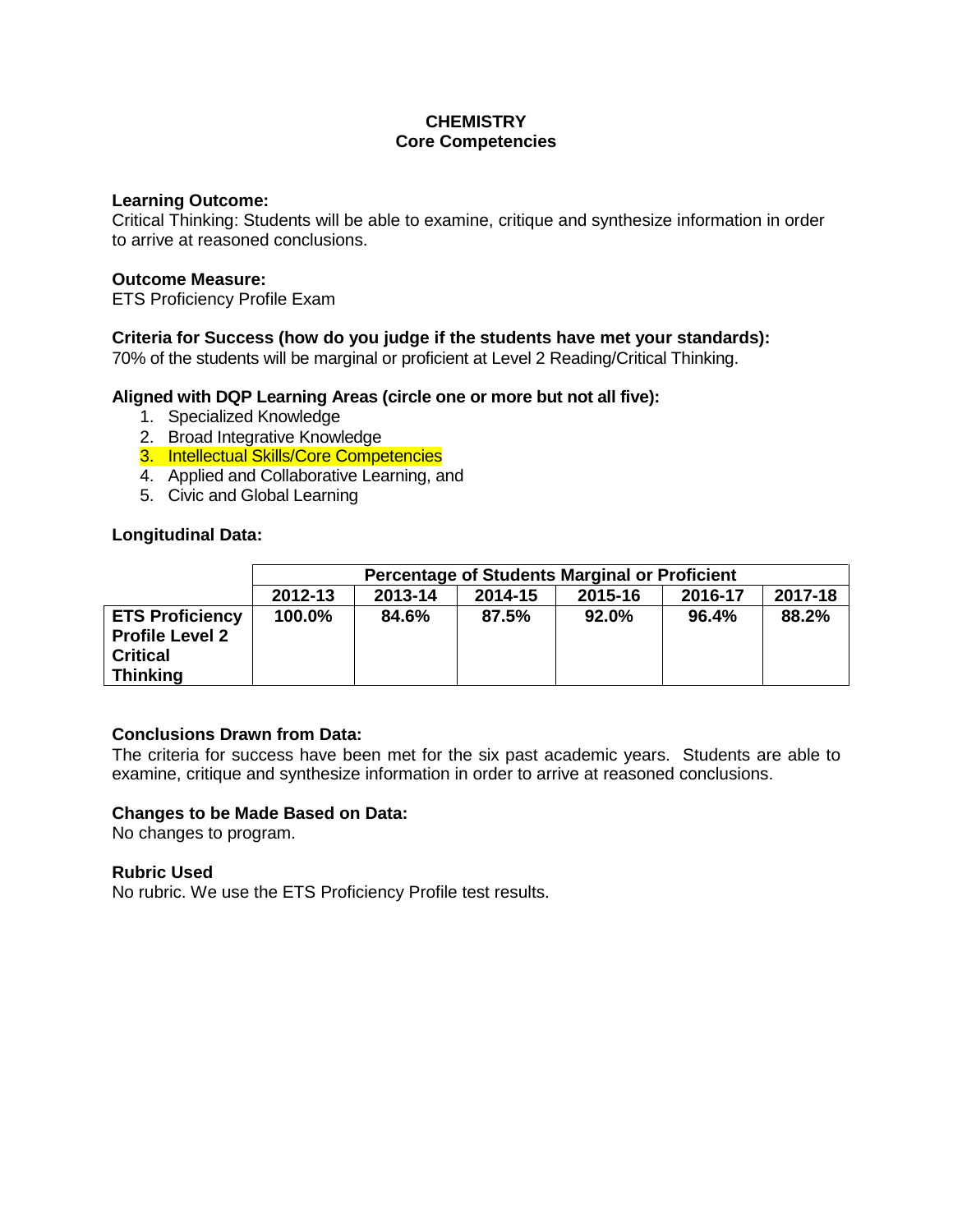# **CHEMISTRY Core Competencies**

### **Learning Outcome:**

Written: Students will be able to effectively express ideas and information to others through written communication.

## **Outcome Measure:**

ETS Proficiency Profile Exam

# **Criteria for Success (how do you judge if the students have met your standards):**

80% of the students will be marginal or proficient at Level 2 Writing.

## **Aligned with DQP Learning Areas (circle one or more but not all five):**

- 1. Specialized Knowledge
- 2. Broad Integrative Knowledge
- 3. Intellectual Skills/Core Competencies
- 4. Applied and Collaborative Learning, and
- 5. Civic and Global Learning

## **Longitudinal Data:**

|                                                             | <b>Percentage of Students Marginal or Proficient</b>           |       |       |       |       |       |
|-------------------------------------------------------------|----------------------------------------------------------------|-------|-------|-------|-------|-------|
|                                                             | 2017-18<br>2012-13<br>2016-17<br>2013-14<br>2015-16<br>2014-15 |       |       |       |       |       |
| <b>ETS Proficiency</b><br><b>Profile Level 2</b><br>Writing | 100.0%                                                         | 76.9% | 83.3% | 96.0% | 89.3% | 85.0% |

# **Conclusions Drawn from Data:**

The criteria for success were met in all years except for 2013-14, when 76.9% of the students were marginal or proficient at Level 2 Writing, just below the 80% criteria for success. Overall, students are able to effectively express ideas and information to others through written communication.

## **Changes to be Made Based on Data:**

No changes to program.

## **Rubric Used**

No rubric. We use the ETS Proficiency Profile test results.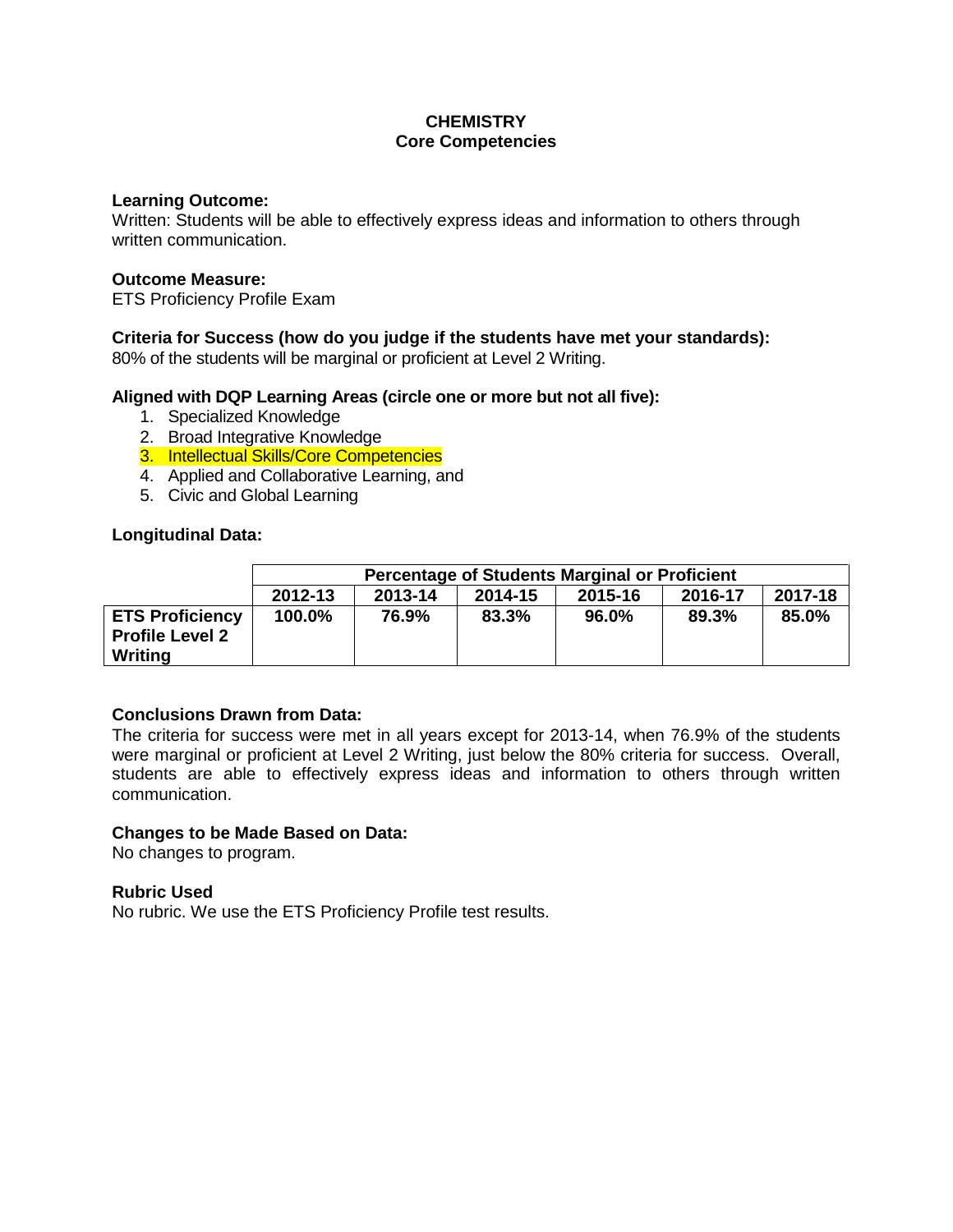# **CHEMISTRY Core Competencies**

### **Learning Outcome:**

Quantitative Reasoning: Students will be able to solve problems that are quantitative in nature.

### **Outcome Measure:**

ETS Proficiency Profile Exam

## **Outcome Measure:**

ETS Proficiency Profile Exam

## **Criteria for Success (how do you judge if the students have met your standards):**

90% of the students will be marginal or proficient at Level 2 Math.

## **Aligned with DQP Learning Areas (circle one or more but not all five):**

- 1. Specialized Knowledge
- 2. Broad Integrative Knowledge
- 3. Intellectual Skills/Core Competencies
- 4. Applied and Collaborative Learning, and
- 5. Civic and Global Learning

## **Longitudinal Data:**

|                                                                 | <b>Percentage of Students Marginal or Proficient</b> |         |         |         |         |         |
|-----------------------------------------------------------------|------------------------------------------------------|---------|---------|---------|---------|---------|
|                                                                 | 2012-13                                              | 2013-14 | 2014-15 | 2015-16 | 2016-17 | 2017-18 |
| <b>ETS Proficiency</b><br><b>Profile Level 2</b><br><b>Math</b> | 100.0%                                               | 84.6%   | 91.7%   | 100.0%  | 100.0%  | 92.5%   |

## **Conclusions Drawn from Data:**

The criteria for success were met in all years except for 2013-14, when 84.6% of the students were marginal or proficient at Level 2 Math. Overall, students are able to solve problems that are quantitative in nature.

## **Changes to be Made Based on Data:**

No changes to program.

## **Rubric Used**

No rubric. We use the ETS Proficiency Profile test results.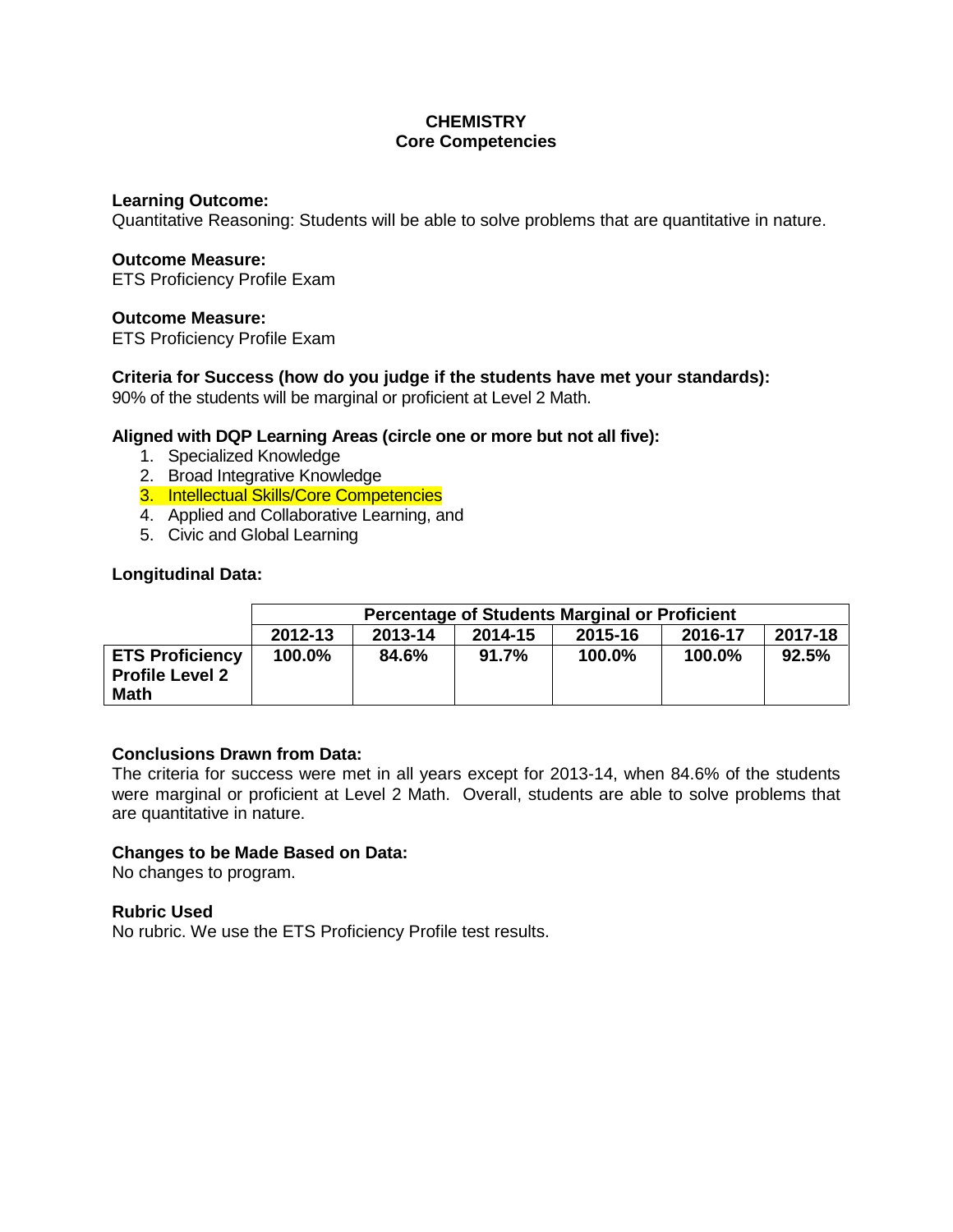# **Chemistry Department Assessment of Core Competencies: Oral Communication**

**Learning Outcome:** Students will develop oral communication skills.

**Outcome Measure:** Chemistry Research Study Presentation in Chemistry Seminar (CHE495).

**Criteria for Success:** At least 80% of students will have an average score of 3 or higher.

### **Longitudinal Data:**

| % students with average score of 3.0 or higher   2018, n=13   2017, n=18   2016, n=12   2015, n=10 |      |      |       |      |
|----------------------------------------------------------------------------------------------------|------|------|-------|------|
| Oral Communication                                                                                 | 100% | 100% | 83.3% | 100% |

**Conclusions Drawn from Data:** The criteria for success were met in 2015, 2016, 2017, and 2018. Students are successful in oral communication.

**Changes to be Made Based on Data:** No changes are necessary.

**Rubric Used:** See below.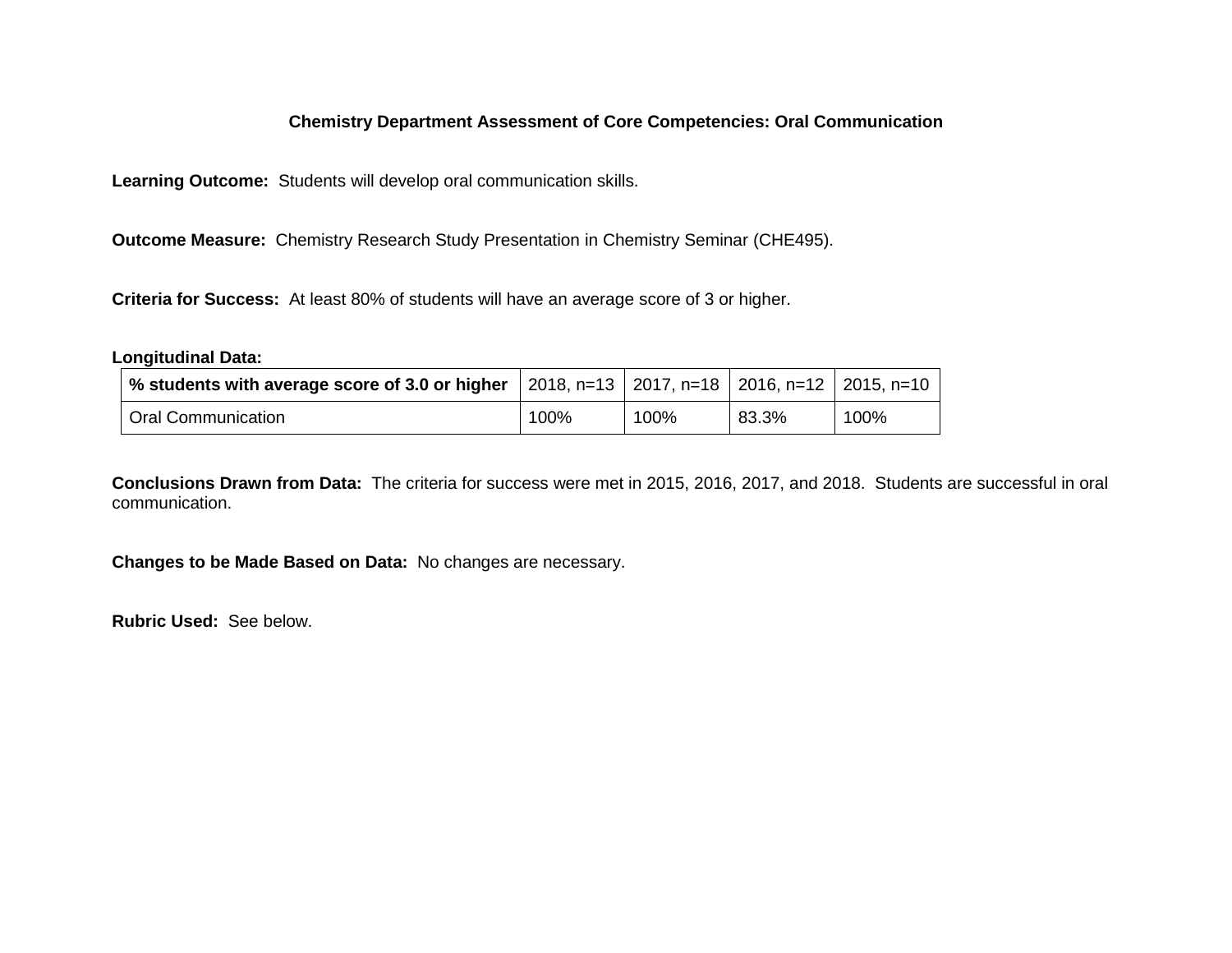# **Chemistry Department Assessment of Core Competencies: Information Literacy**

**Learning Outcome:** Students will develop information literacy skills.

**Outcome Measure:** Chemistry Research Study Presentation in Chemistry Seminar (CHE495 Spring 2016 - 2018) and Chemistry Ethics Paper in Chemistry Seminar (CHE495 Spring 2015).

**Criteria for Success (if applicable):** At least 80% of students will have an average score of 3 or higher.

#### **Longitudinal Data:**

| $^{\prime}$ % students with average score of 3.0 or higher $\,$   2018, n=13 $\,$   2017, n=18 $\,$   2016, n=12 $\,$   2015, n=10 $\,$ |       |      |       |     |
|-----------------------------------------------------------------------------------------------------------------------------------------|-------|------|-------|-----|
| <b>Information Literacy</b>                                                                                                             | 84.6% | 100% | 91.7% | 80% |

**Conclusions Drawn from Data:** The criteria for success were met in 2015, 2016, 2017, and 2018. Students are successful in information literacy.

**Changes to be Made Based on Data:** No changes are necessary.

**Rubric Used:** See below.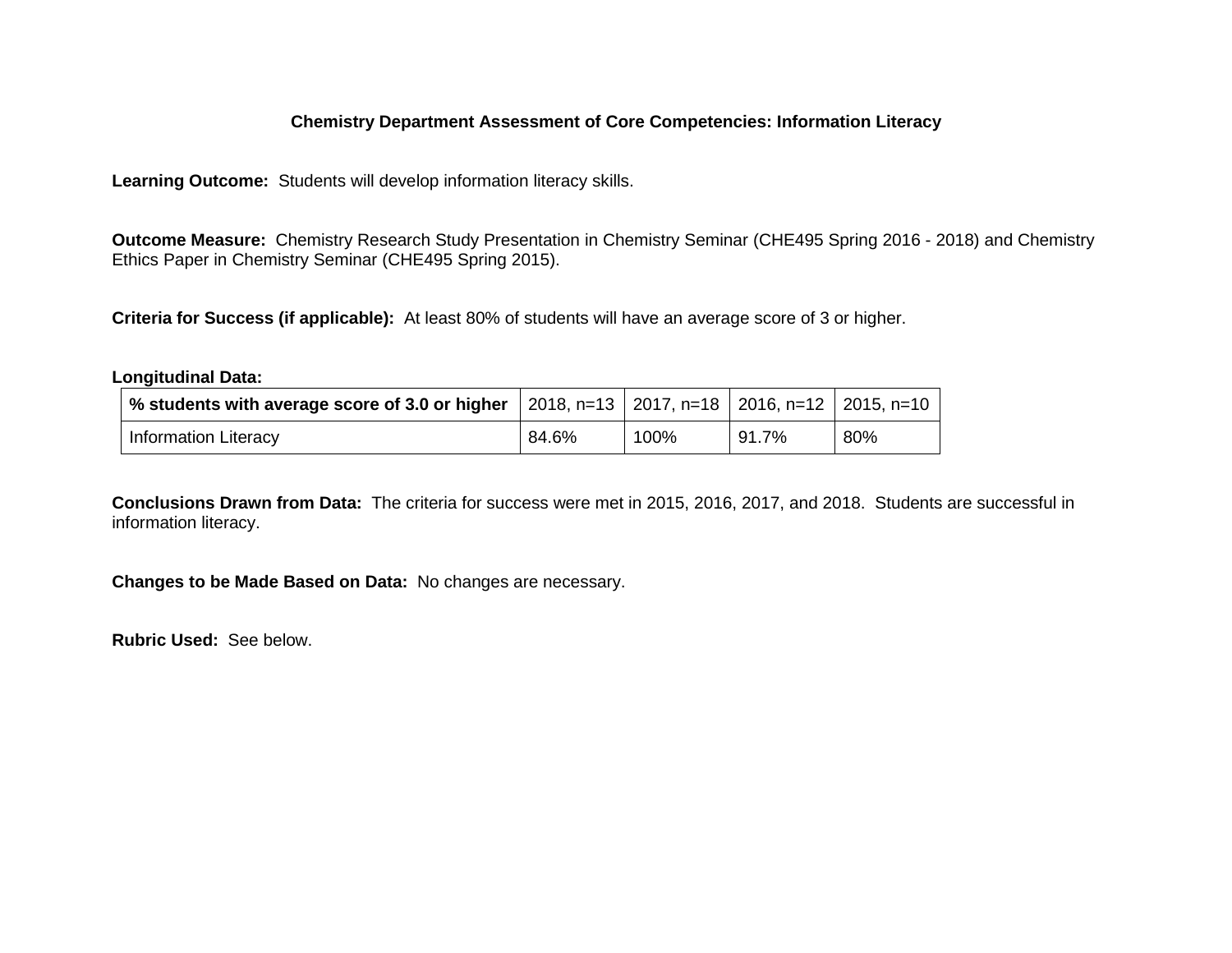|                                             | <b>Outstanding</b>                                                                                                                                                                                                                              | <b>High satisfactory</b>                                                                                                                                                                                         | Low satisfactory                                                                                                                                                                                  | unsatisfactory                                                                                                                                                               |
|---------------------------------------------|-------------------------------------------------------------------------------------------------------------------------------------------------------------------------------------------------------------------------------------------------|------------------------------------------------------------------------------------------------------------------------------------------------------------------------------------------------------------------|---------------------------------------------------------------------------------------------------------------------------------------------------------------------------------------------------|------------------------------------------------------------------------------------------------------------------------------------------------------------------------------|
| <b>Command of</b><br>background<br>material | Clearly knows material and<br>$\bullet$<br>key facts by memory<br><b>Expands on PPT slides</b><br>$\bullet$<br>Content and language<br>$\bullet$<br>appropriate for audience                                                                    | Clearly knows key<br>$\bullet$<br>facts with a few<br>memory slips<br>Some expansion on<br>$\bullet$<br><b>PPT</b> slides<br>Partial audience<br>$\bullet$<br>adaptation of content                              | Read some information;<br>$\bullet$<br>knows some facts from<br>memory<br>No expansion on PPT slide<br>$\bullet$<br>content<br>little audience adaptation<br>of content                           | Read sentence from<br>slides<br>Dependent on notes<br>Lack audience<br>$\bullet$<br>adaptation of content                                                                    |
| <b>Organization</b>                         | Organizational pattern (specific<br>introduction and conclusion,<br>sequenced material within the<br>body, and transitions) is clearly<br>and consistently observable and is<br>skillful and makes the content of<br>the presentation cohesive. | <b>Organizational pattern</b><br>(specific introduction<br>and conclusion,<br>sequenced material<br>within the body, and<br>transitions) is clearly<br>and consistently<br>observable within the<br>presentation | <b>Organizational pattern</b><br>(specific introduction and<br>conclusion, sequenced material<br>within the body, and<br>transitions) is intermittently<br>observable within the<br>presentation. | Organizational pattern<br>(specific introduction and<br>conclusion, sequenced<br>material within the body, and<br>transitions) is not observable<br>within the presentation. |

# **CHE 495 rubrics (Oral Communication and Information Literacy)**